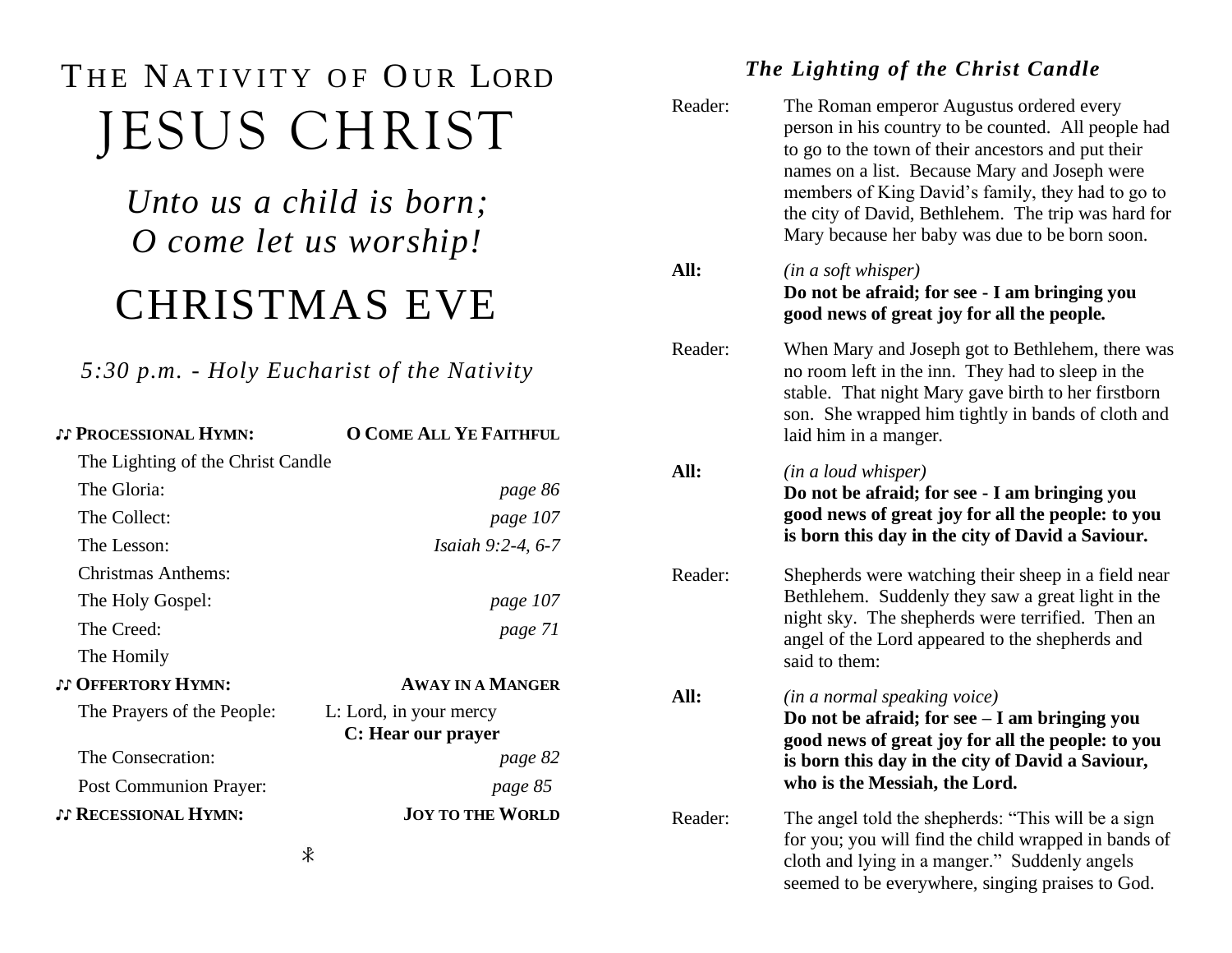**All:** (*in joyful voices)* **Glory to God in the highest heaven, and on earth peace among those whom He favours!**

*(As the Christ Candle is lit)*

**We honour Messiah with Christ Candle flame, Our Christmas Eve candles glad tidings proclaim. O come, all you faithful, rejoice in this night, As God comes among us, the Christian's true light.**

 $\ast$ 

#### **SERVICES THIS COMING WEEK**

**DECEMBER 25: CHRISTMAS DAY** 9:30 a.m. – Morning Prayer 10:00 a.m. – Holy Eucharist

**DECEMBER 26: ST. STEPHEN THE MARTYR** 9:30 a.m. – Morning Prayer

10:00 a.m. – Holy Eucharist

**DECEMBER 27: ST. JOHN THE APOSTLE & EVANGELIST** 9:30 a.m. – Morning Prayer 12:00 noon – Holy Eucharist

**DECEMBER 28: THE HOLY INNOCENTS** 9:30 a.m. – Morning Prayer 12:00 noon – Holy Eucharist

**DECEMBER 29: ST. THOMAS BECKET,** Archbishop & Martyr 9:30 a.m. – Morning Prayer 10:00 a.m. – Holy Eucharist

**DECEMBER 30: CHRISTMAS FERIA** 2:00 p.m. – Holy Communion, Paradise Villa

**JANUARY 1: THE OCTAVE DAY OF CHRISTMAS** 4:30 p.m. – Evening Prayer 5:00 p.m. – Holy Eucharist

**JANUARY 2: THE SUNDAY AFTER CHRISTMAS** 9:30 a.m. – Morning Prayer 10:00 a.m. – Holy Eucharist

### *The Anglican Church of Canada The Diocese of Fredericton* THE PARISH OF ST. MARY, YORK



The truth of Christmas is a contemporary truth. Not just truth in old Bethlehem, but truth now. And you have to help the truth become realised in your life today. You do this by reading, marking, learning and inwardly digesting it. You must take it into yourself like your Christmas dinner. Do this, and the truth shall make you free.

The Revd Dr Peter Mullen, 2007

#### **PRIEST AND RECTOR**

The Venerable Kevin M. Stockall, B.A. (Hons), M.Div. Rectory: 770 McEvoy Street, Fredericton NB E3A 3B7 454.0245 (rectory) | 472.4661 (office) | 461.7685 (cell) | kevin.stockall@bellaliant.net Visit us at: http://www.stmarysfredericton.ca/